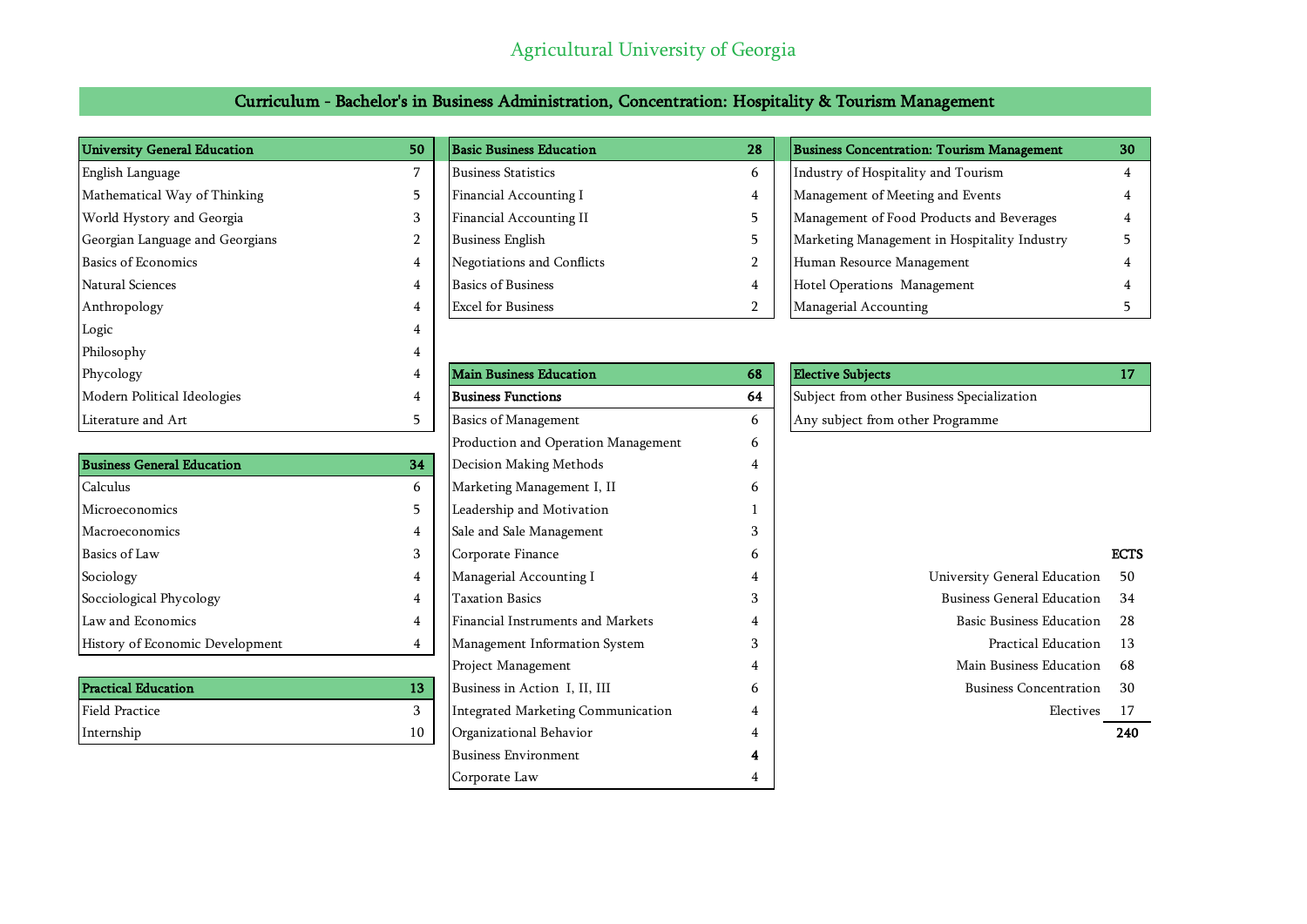### Agricultural University of Georgia

| University General Education    | 50 | <b>Basic Business Education</b> | 28       | Business Concentration: Agro-business     | 30 |
|---------------------------------|----|---------------------------------|----------|-------------------------------------------|----|
| English Language                |    | <b>Business Statistics</b>      | $\sigma$ | Overview of World Agriculture             |    |
| Mathematical Way of Thinking    |    | Financial Accounting I          |          | Principles of Agronomy and Animal Science |    |
| World Hystory and Georgia       |    | Financial Accounting II         |          | Risk Management in Agrobusiness           |    |
| Georgian Language and Georgians |    | <b>Business English</b>         |          | Agrobusiness Management                   |    |
| <b>Basics of Economics</b>      |    | Negotiations and Conflicts      |          | Marketing of Agricultural Products        |    |
| Natural Sciences                |    | <b>Basics of Business</b>       |          | Managerial Accounting II                  |    |
| Anthropology                    |    | <b>Excel for Business</b>       |          |                                           |    |

Logic 4

| Curriculum - Bachelor's in Business Administration, Concetration: Agro-Business |  |
|---------------------------------------------------------------------------------|--|
|---------------------------------------------------------------------------------|--|

| <b>FILLOSOPIIY</b>                | ÷  |                                     |    | <b>ELECLIVE SUDJECTS</b>                   | 17.         |
|-----------------------------------|----|-------------------------------------|----|--------------------------------------------|-------------|
| Phycology                         | 4  | <b>Main Business Education</b>      | 68 | Subject from other Business Specialization |             |
| Modern Political Ideologies       | 4  | <b>Business Functions</b>           | 64 | Any subject from other Programme           |             |
| Literature and Art                | 5  | <b>Basics of Management</b>         | 6  |                                            |             |
|                                   |    | Production and Operation Management | 6  |                                            |             |
| <b>Business General Education</b> | 34 | Decision Making Methods             | 4  |                                            |             |
| Calculus                          | 6  | Marketing Management I, II          | 6  |                                            |             |
| Microeconomics                    | 5  | Leadership and Motivation           |    |                                            |             |
| Macroeconomics                    | 4  | Sale and Sale Management            |    |                                            | <b>ECTS</b> |
| Basics of Law                     | 3  | Corporate Finance                   | 6  | University General Education               | 50          |
| Sociology                         | 4  | Managerial Accounting I             |    | <b>Business General Education</b>          | 34          |
| Socciological Phycology           | 4  | <b>Taxation Basics</b>              | 3  | <b>Basic Business Education</b>            | 28          |
| Law and Economics                 | 4  | Financial Instruments and Markets   | 4  | Practical Education                        | -13         |
| History of Economic Development   | 4  | Management Information System       | 3  | Main Business Education                    | 68          |
|                                   |    | Project Management                  | 4  | <b>Business Concentration</b>              | 30          |
| <b>Practical Education</b>        | 13 | Business in Action I, II, III       | 6  | Electives                                  | 17          |
| <b>Field Practice</b>             | 3  | Integrated Marketing Communication  | 4  |                                            | 240         |
| Internship                        | 10 | Organizational Behavior             | 4  |                                            |             |
|                                   |    | <b>Business Environment</b>         | 4  |                                            |             |
|                                   |    | Corporate Law                       |    |                                            |             |

| Philosophy                  |                                |    | <b>Elective Subiects</b>                   |  |
|-----------------------------|--------------------------------|----|--------------------------------------------|--|
| Phycology                   | <b>Main Business Education</b> | 68 | Subject from other Business Specialization |  |
| Modern Political Ideologies | Business Functions             | 64 | Any subject from other Programme           |  |
|                             |                                |    |                                            |  |

| University General Education      | 50 |
|-----------------------------------|----|
| <b>Business General Education</b> | 34 |
| Basic Business Education          | 28 |
| Practical Education               | 13 |
| Main Business Education           | 68 |
| <b>Business Concentration</b>     | 30 |
| Electives                         | 17 |
|                                   |    |
|                                   |    |